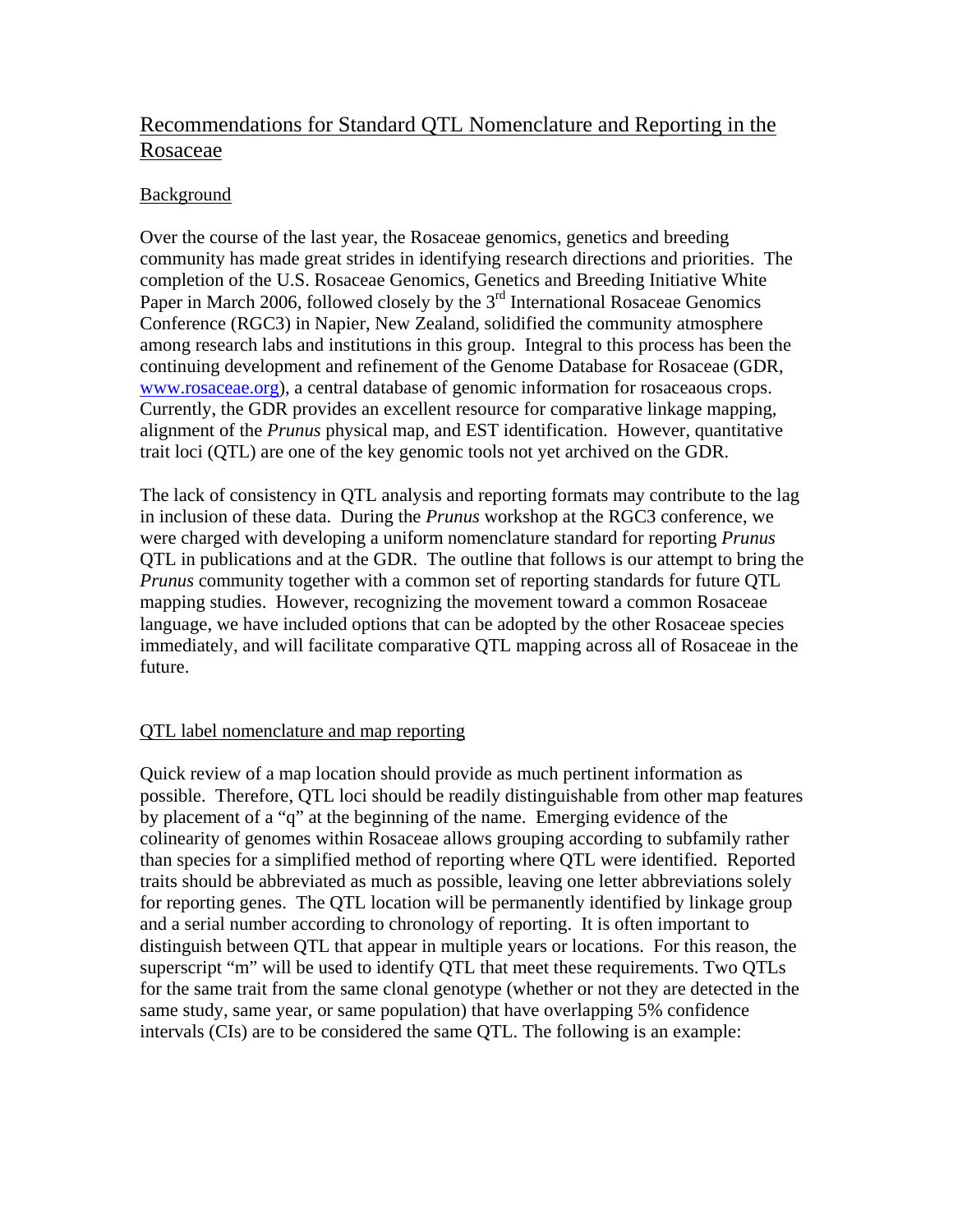# $qP-Mat2.7<sup>m</sup>$

| q   | $=$ quantitative trait (to distinguish from major gene)                            |
|-----|------------------------------------------------------------------------------------|
| P   | $=$ Prunoideae (or "R" for Rosoideae, "M" for Maloideae), followed by a            |
|     | dash                                                                               |
| Mat | $=$ trait code (here it is Maturity) beginning with a capital letter for the start |
|     | of any abbreviated word, followed by lower case letters of the word, as            |
|     | short as possible (as few as 2 letters, preferably 3, not 1 because that is        |
|     | reserved for genes)                                                                |
| 2   | $= Prunus/Prunoideae$ chromosome/linkage group 2                                   |
|     | $=7th$ chronological QTL for this trait reported on this chromosome                |
| m   | $=$ (only if relevant) Same QTL identified in multiple years or treatments or      |
|     | populations derived from the same cultivar                                         |

### QTL representation

Confidence intervals should be determined by permutation tests and reported as 1% level for "peak", 5% for determining QTL overlap, and 10% for additional information. These can be graphically depicted in a bar as shown below:



Solid bar is 1% CI, open bar is 5% CI, dotted line is 10% CI

Two QTL for the same trait from the same clonal genotype (whether or not they are detected in the same study, same year, or same population) that have overlapping 5% CIs are to be considered the same QTL.

Loci/QTL with epistatic effects on a QTL can be recorded by placing on the map, to the left of the locus/QTL, a lower case "i" with subscript of the QTL label: